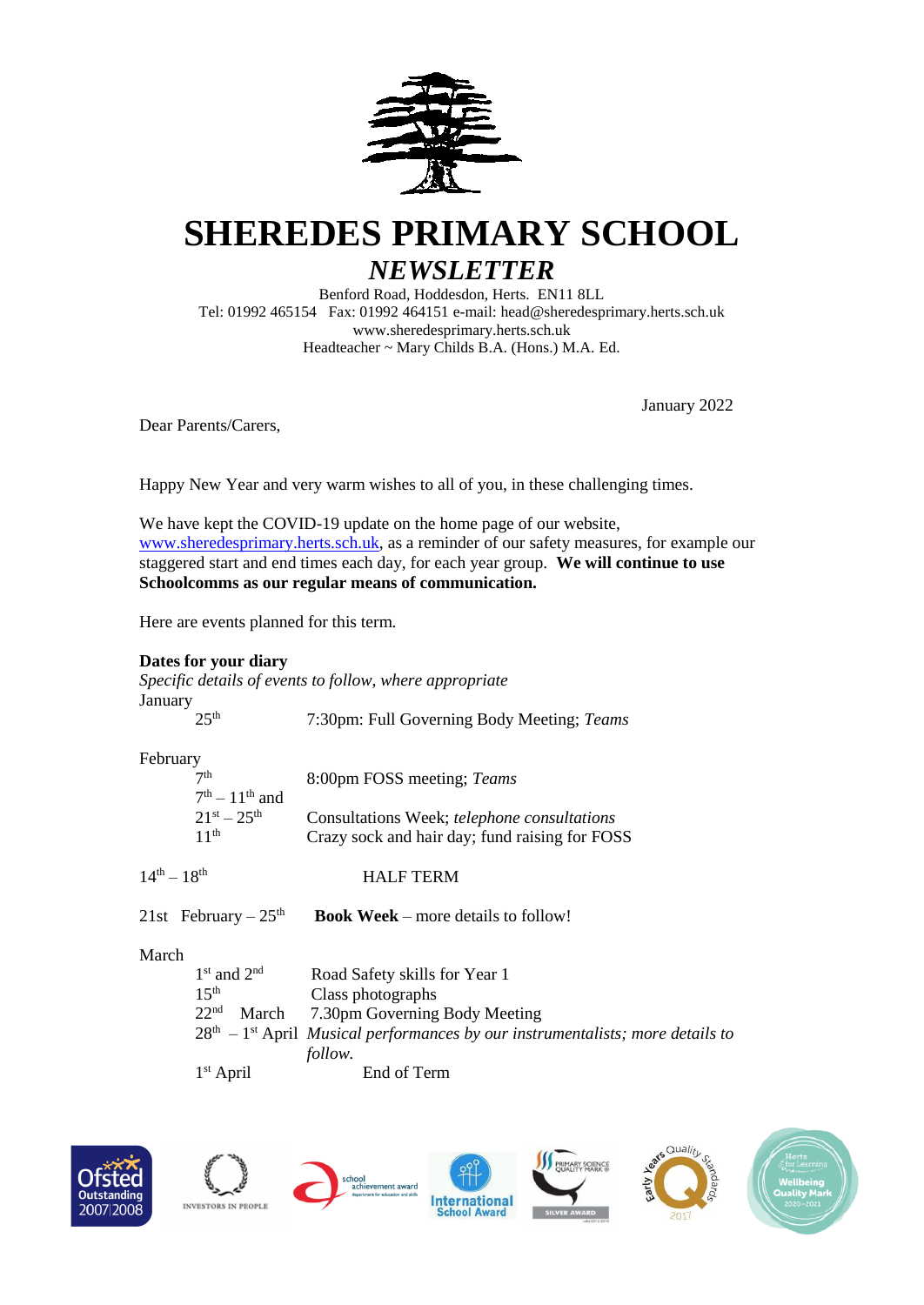| Class AC        | 10:50am Upper Hall |
|-----------------|--------------------|
| Class MA        | 12:00 Upper Hall   |
| Class AP        | 12:00 Upper Hall   |
| Class EMa       | 10:35am Upper Hall |
| Class EJ        | 10:00am Upper Hall |
| Class NM        | 10:50am Upper Hall |
| Class KW        | 10:35am Upper Hall |
| Class AM        | 10:45am Lower Hall |
| Class NL        | 1:10pm Upper Hall  |
| <b>Class CN</b> | 11:30am Upper Hall |
| <b>Class NK</b> | 10:45am Lower Hall |
| Class RL        | 1:10pm Upper Hall  |
| Class ACh       | 11:30am Upper Hall |
| Class NH        | 10:00am Upper Hall |
|                 |                    |

# *Clubs*

*Clubs start again in the week beginning 17th January.*

*We will be using existing club lists for participants, unless the age group for the club has changed, or there is a new club, in which case letters will be sent out to the new year group. Where clubs are oversubscribed, letters will be sent informing you of the dates when your child may attend. If your child would like to join a club ask him or her to see the club leader or email admin@sheredesprimary.herts.sch.uk*

*We are always looking for new opportunities for our children, so if you have a little free time and would like to run a club, I would love to hear from you. We would provide all the materials you need.*

*Please see club list on our website, and the schoolcomms sent on the 11th January.*

# *Children's studies*

#### **Activities will be adapted for remote learning.**

#### *The Nursery*

Our children are studying the topics of **Fantasy**, and **Travel**, over the term. All our Nursery parents receive a copy of each topic web to take home. **Please also see the copies available to open on Tapestry.**

#### *Classes CN, ACh*

Children will be studying the topic of **Fantasy** in the first half term. As part of this topic children's scientific studies will focus on day and night. This will include **a visit from Mr**  Star Man of the Astronomy Roadshow on Tuesday 25<sup>th</sup> January. In design and technology, children will be making model rockets from reclaimed materials. In computing children will be using iPads to navigate software and will safely explore the internet with age appropriate search engines. They will use software to create imaginative pictures.

In the second half term, children will be studying the topic of **Travel.** Their scientific studies will focus on forces. In geography, the children will be developing their ability to create simple road maps using symbols. Children will also be introduced to a range of poetry on the theme of transport, for example **You Can't Take an Elephant on the Bus by Patricia Cleveland-Peck.** 

Over the term in RE children will be identifying special people in their family and community; in history, children will study selected famous people from the past. In personal, social and emotional development, children will be learning how to help and care for friends, taught the rules on how to keep safe, and be identifying and dealing with feelings positively. In music they will sing familiar songs and be introduced to new ones, as well as playing percussion instruments and exploring sound patterns. In art they will they will be focusing on the American pop artist, Andy Warhol.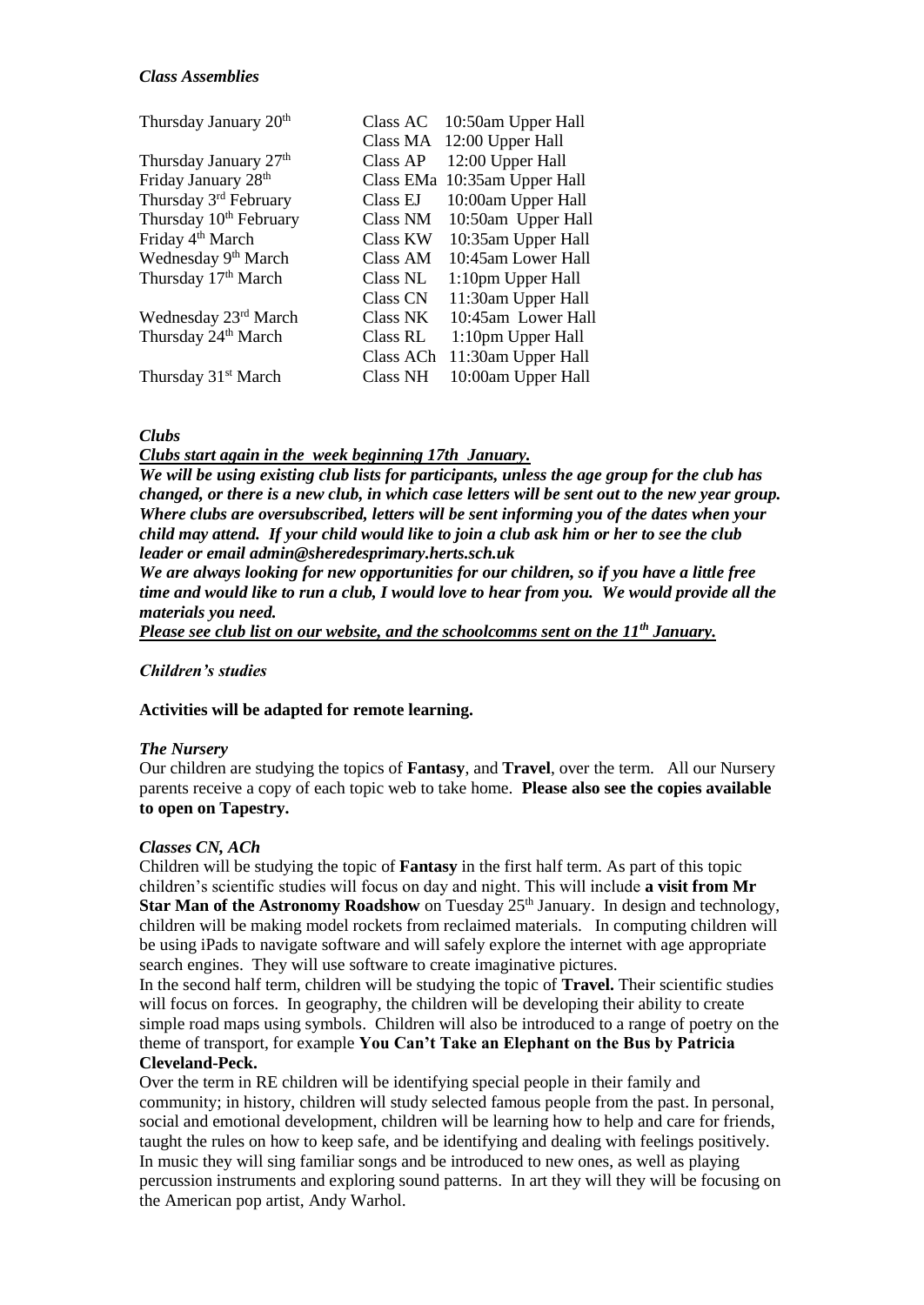## *Classes NH, EJ*

In English children will be learning from traditional tales and how to write instructions. They will be studying the **poetry of Julia Donaldson.** In science children will study the topic of **everyday materials.** In design and technology they will be exploring building structures. In computing they will use a range of approaches to develop their understanding of algorithms and programming using unplugged approaches, onscreen, and physical devices such as BeeBot. In dance children will interpret the story of Sleeping Beauty through movement, based on the music by Tchaikovsky. In religious education children will be focusing on the importance of special places where they can enjoy being part of a community such as club venues and churches. They will also learn about the religious symbols of the Christian church. In art children will be investigating the qualities of a variety of natural and man-made materials. They will learn skills for weaving and gain sensory experience of materials and an understanding of colour and texture. In geography children will be learning about **countries and capital cities in the UK and comparing Shunyi in Beijing, China, with Hoddesdon**. In music children will be exploring pitch. In Personal, Social, Health Education and Citizenship (PSHE&C) children will further their learning about how to keep healthy and safe, including road safety. Their studies will be complemented by **a visit by a road safety expert on the 1st and 2nd March.**

#### *Classes LA, AP*

In English children will be focusing on the poems of **Allan Ahlberg.** In computing children will develop their understanding of digital texts, creating their own digital content (still, moving and animated images and words) using a range of devices and software. In science children will study **animals, learning about life cycles and how offspring grow into adults.** They will also look at how to live a healthy lifestyle, and what plants need to grow healthily. In history children will be exploring the lives of famous people, focusing on **Florence Nightingale, Mary Seacole and Edith Cavell.** To enrich their studies, they will be taking part in **a History Off the Page Day, on the 2nd February**. In music children will study ways music can be presented, by exploring graphic scores. They will also study Peter and the Wolf by Prokofiev and will compose their own piece of music based on this. In religious education children will be studying beliefs and practices in Buddhism and Judaism, as well as studying Easter in Christianity. In dance children's work will link to the Chinese New Year festivals, which will involve making up dance sequences in pairs and on their own. In PSHE&C children will be focusing on how to build and maintain healthy relationships with friends and family members.

#### *Classes NL, RL*

Year 3 English studies will focus on myths and legends, calligrams/ 'shape' poetry, letters and stories by a particular author and instruction texts. Children will also study the **poetry of Kenn Nesbitt**. In mathematics children are focusing on strategies for multiplication and division and solving problems involving money and fractions. In science they are studying **forces and magnets.** In design and technology children will be creating 3D pop up books. In computing they will be focusing on programming with an emphasis on debugging and algorithms. In history children will be studying **Ancient Greece.** They will be investigating the religion, culture and legacy of this civilisation. In music children will continue their study of a stringed instrument. In art they will create their own artefact inspired by their studies in history. The activities for PE are basketball, dance, gymnastics and tennis. In RE the children will continue to study aspects of Sikhism and Christianity, with a particular focus on the Easter story. **Their studies will be enriched by a visit to St. Albans cathedral on the 22nd February**. In geography children will be studying **a Greek locality**. In PSHE&C, children will continue to develop their knowledge of building positive relationships and how to keep healthy.

#### *Classes NK, AM*

Children's English studies will focus on stories from a range of cultures, information and explanation texts. **Children's poetry studies will focus on kennings and clerihews**. In science, children will be learning about **solids, liquids and gases,** with a particular emphasis on changes in the states of matter and the significance of these processes within the water cycle.

Their design and technology project will focus on the structure and mechanisms associated with catapults which will link to their history topic. In history children will be learning about